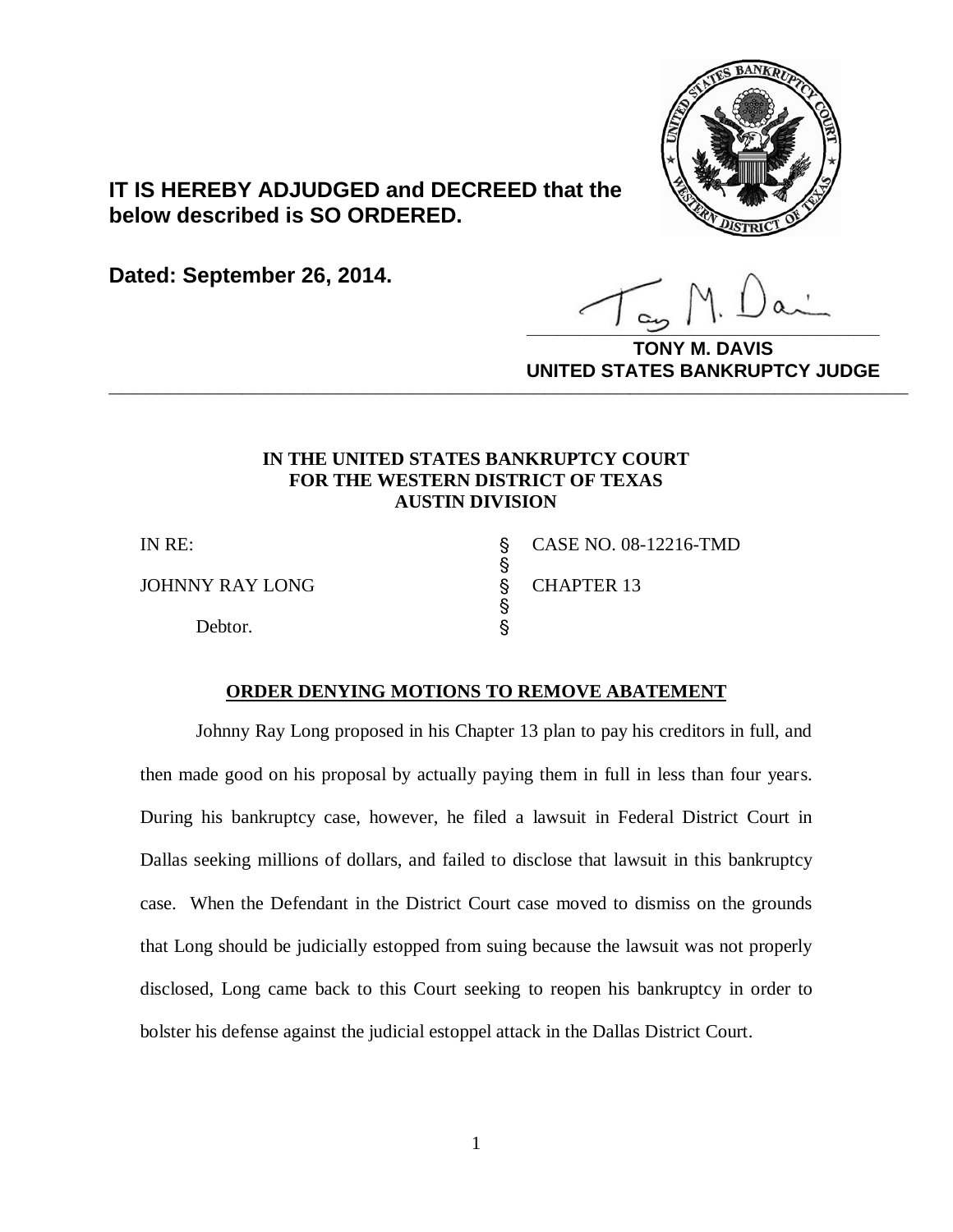Initially, this Court decided to not decide the motion to reopen, reasoning that the issues placed before the Dallas District Court should be resolved by that court without parallel and possibly conflicting rulings from this bankruptcy court. Long has now filed two motions requesting that this Court proceed to decide the motion to reopen. The Court has considered the history of this case, the pleadings, the evidence and arguments presented at the hearing, and the relevant case law. For the reasons that follow, the Court will DENY Long's motions.

## **I. FACTS**

On November 6, 2008, Long filed this case under Chapter 13 of the Bankruptcy Code. In his plan of reorganization, Long proposed to pay all of his creditors 100% of their claims over five years. An order confirming Long's plan was entered on January 27, 2009. ECF No. 9. On June 1, 2011, while making payments under the plan, Long filed a qui tam action styled *U.S. ex rel. Johnny Ray ("J.R.") Long vs. GSD&M Idea City LLC*, Civil Action No. 3:11-cv-1154-O in the United States District Court for the Northern District of Texas (the "Qui Tam Action"). In the Qui Tam Action, Long asserted an individual interest potentially worth millions of dollars; however, he failed to disclose this asset in his bankruptcy case.

Long made all of his bankruptcy plan payments — in four years, not five — and received a discharge in his bankruptcy case on September 26, 2013. ECF No. 27. After the Chapter 13 Trustee, Deborah Langehennig, (the "Trustee") filed her Final Report, the case was closed. ECF No. 29. Then, on March 3, 2014, the Defendant in the Qui Tam Action, GSD&M, filed a Motion to Dismiss Complaint with Prejudice for Lack of Standing and Pursuant to Judicial Estoppel (the "Motion to Dismiss"). Qui Tam Action, ECF No. 229. In the Motion to Dismiss, GSD&M argued that Long was judicially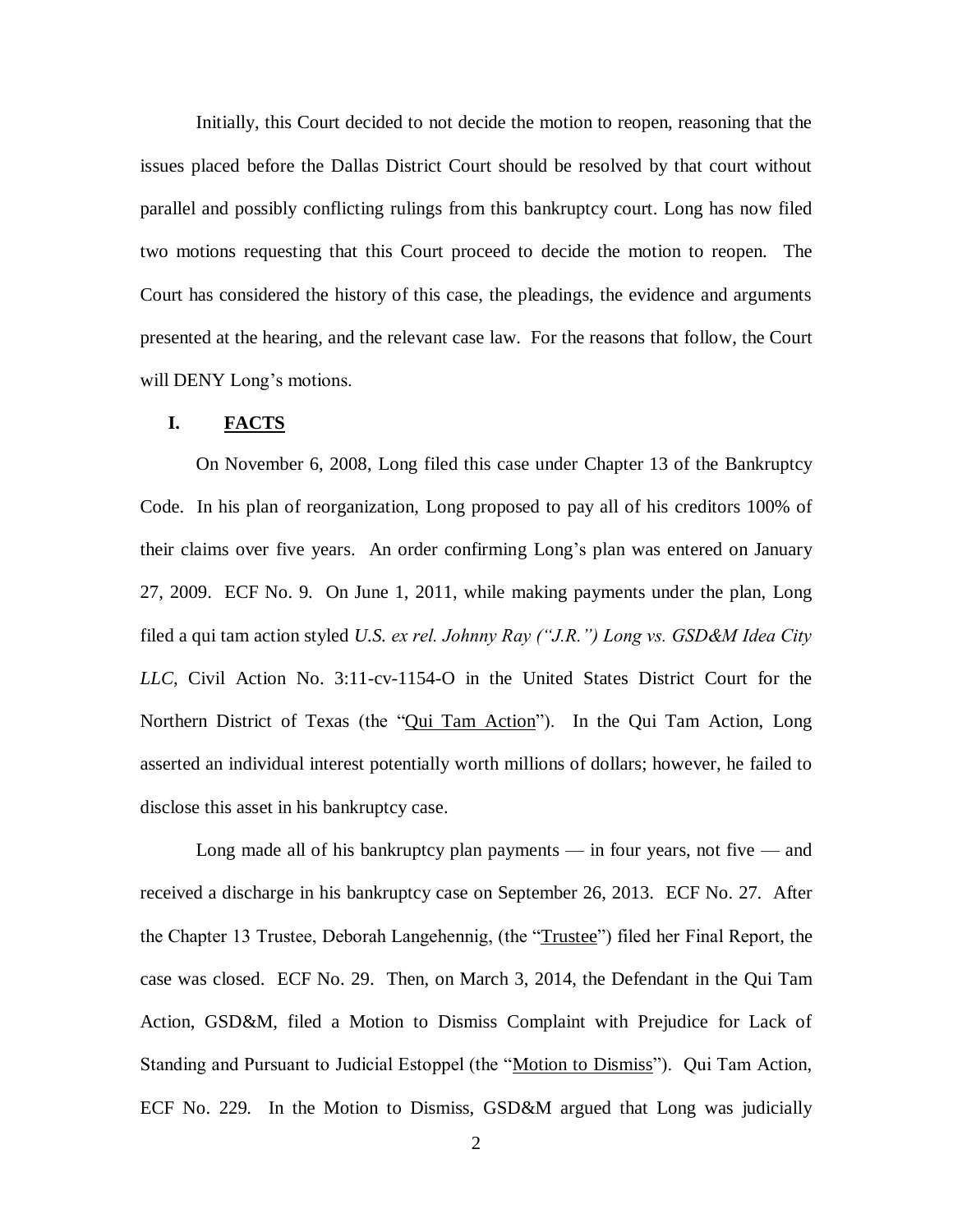estopped from pursuing the Qui Tam Action because Long failed to disclose the action in his bankruptcy case. *Id.* at 2. In response, Long argued that he was not estopped because his nondisclosure was inadvertent and all of his creditors were paid in full under his plan of reorganization. *See* Qui Tam Action, ECF No. 247 at 1.

On March 24, 2014, and before the District Court could hear the Motion to Dismiss in the Qui Tam Action, Long filed a Motion to Reopen Chapter 13 Case (the "Motion to Reopen"). ECF No. 31. In the Motion to Reopen, Long asked the Court to reopen his bankruptcy case to amend his schedules to disclose the Qui Tam Action and to "give the Chapter 13 Trustee the opportunity to ratify Long's position, to pursue the Qui Tam Action jointly with Long, or to abandon the claim to Long or for this court to declare that Long has standing to pursue the Qui Tam Action without the joinder of the Chapter 13 Trustee." ECF No. 31 at 3. The Trustee filed a response objecting to the Motion to Reopen and stated that she did not wish to ratify Long's position, pursue the Qui Tam with Long, or abandon the claim to Long. ECF No. 32 at 2. In the response, the Trustee asserted that the District Court was the proper forum for determining whether Long is estopped from pursing the Qui Tam Action. *Id.* at 3. Long then filed a reply to the Trustee's response and asked the Court to reopen the case to formalize the Trustee's abandonment of the Qui Tam Action. ECF No. 34 at 1. Next, Long filed a Supplement to the Motion to Reopen Chapter 13 Bankruptcy Case of Johnny Ray Long (the "Supplemental Motion to Reopen"). ECF No. 37. In the Supplemental Motion to Reopen, Long argued that the case should be reopened for cause pursuant to 11 U.S.C. § 350(b) because the nondisclosure of the Qui Tam Action was inadvertent and Long paid all of his creditors in full. ECF No. 37 at 2-3. Long also argued that the Court should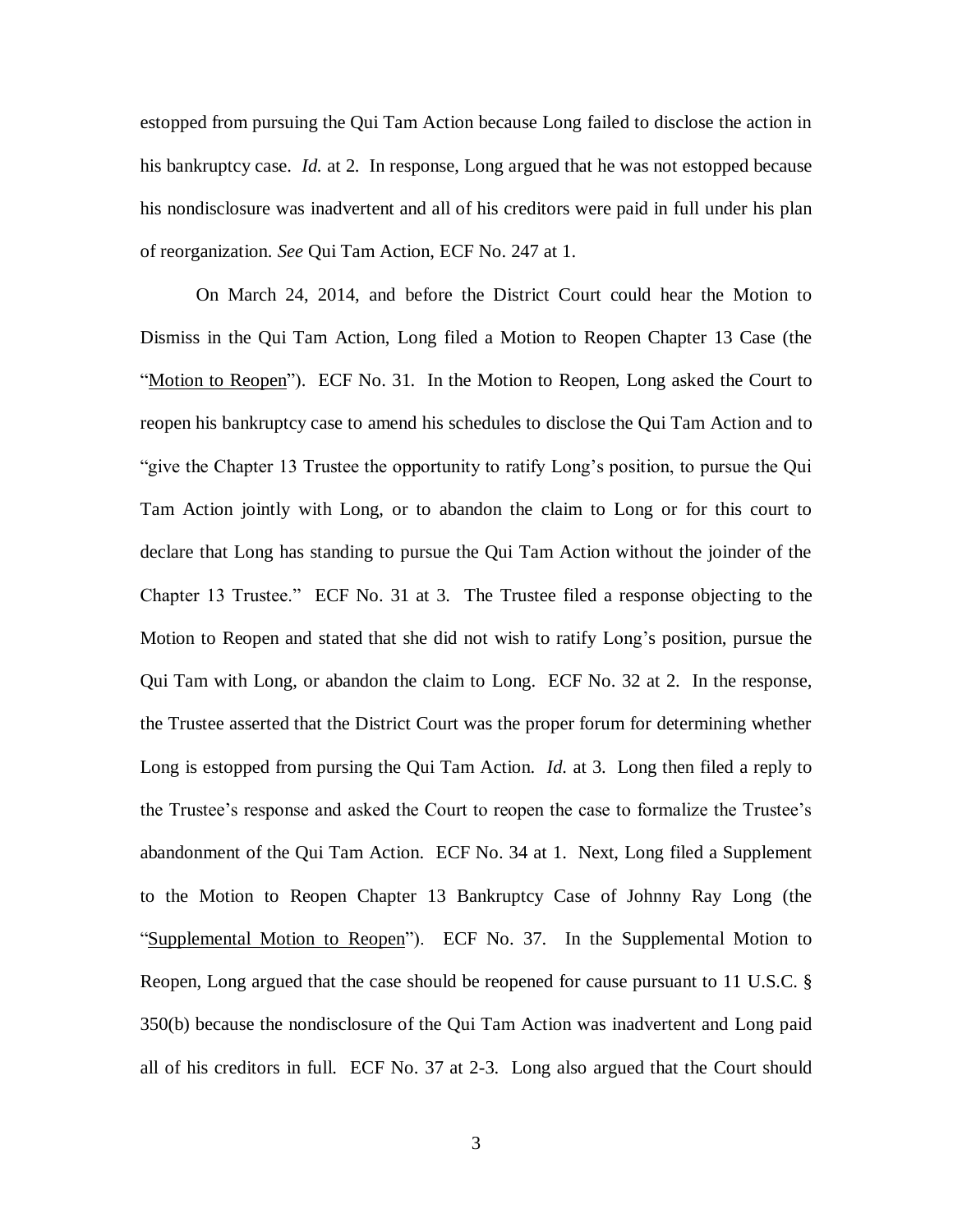balance the interests of the United States in the Qui Tam Action against the policy concerns of judicial estoppel. *Id.*

On May 13, 2014, the Court conducted a hearing on the Motion to Reopen and the Supplemental Motion to Reopen. An issue arose as to the standing of the Trustee and GSD&M to object to the Motion to Reopen, but the Court did not consider their pleadings and they did not argue at the hearing. Although the Court would not normally raise its own objections to relief requested by a debtor in a bankruptcy case, in this case the Court did so out of respect for, and in deference to, the District Court hearing the Qui Tam Action.

At the hearing, the Court determined that it should abate ruling on the Motion to Reopen until after the District Court ruled on the Motion to Dismiss in the Qui Tam Action because the judicial estoppel argument was currently pending before that court and the District Court judge was in a better position to rule. ECF No. 55 at 29-30. The Court also stated that it would decide the issues if the District Court determined that the bankruptcy court was the proper forum, but it did not want to unilaterally take action that would be or could be construed as inconsistent with the rulings of the District Court on the matters then pending before the District Court. *Id.* at 30-31.

The Court's decision to abate the Motion to Reopen as a matter of deference to the District Court, where the judicial estoppel issue was first raised, is supported by substantial precedent. In the Fifth Circuit, "when two cases before different judges raise substantially overlapping issues, the court in which the first case was filed should decide those issues and the second court should defer." *PoolRe Ins. Corp. v. Organizational Strategies, Inc.*, 2013 WL 3929077 at \*10 (S.D. Tex. July 29, 2013) (citing *Save Power*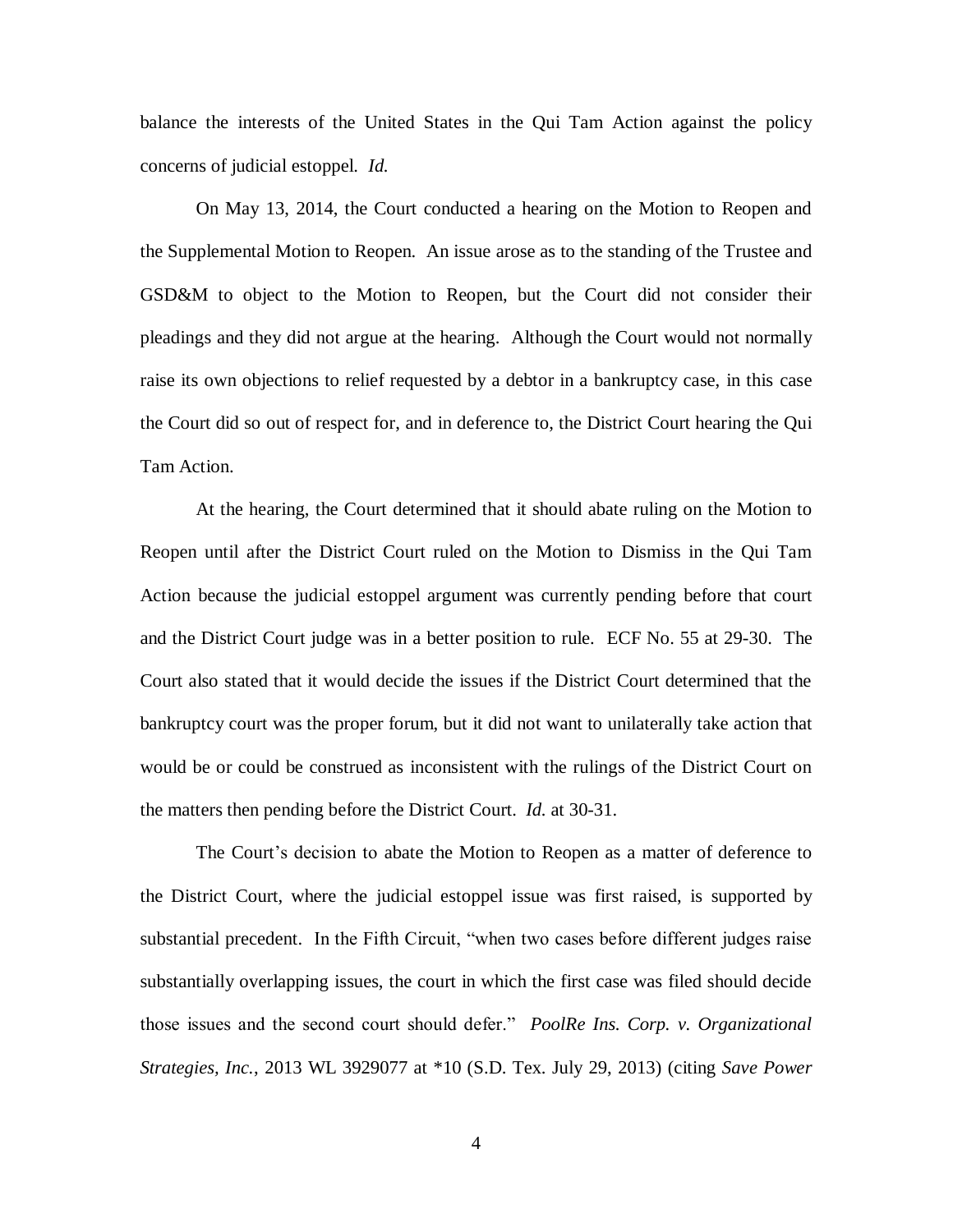*Ltd. v. Syntek Fin. Corp.*, 121 F.3d 947, 950 (5th Cir. 1997); *W. Gulf Mar. Ass'n v. ILA Deep Sea Local 24*, 751 F.2d 721, 728-29 (5th Cir. 1985)). The purpose of this rule is to avoid  $(1)$  duplication of effort;  $(2)$  infringing on the authority of sister courts; and  $(3)$ piecemeal resolution of issues that would be better served by a uniform result. *Id.* "Once the second court determines that its case requires resolution of issues that substantially overlap those in the first court, the second court should abate the matter, either through a stay or a dismissal without prejudice to refiling." *Id.* (citing *Dillard v. Merrill Lynch, Pierce, Fenner & Smith, Inc.*, 961 F.2d 1148, 1159 (5th Cir. 1992)). As to Long's argument that the interests of the United States should be considered in the balance against the policy concerns of judicial estoppel, the Court believed that the District Court, where the Qui Tam Action was then pending, would be in a better position than this Court to conduct that balancing. ECF No. 55 at 30.

One other consideration informed the Court's decision to abate. Whether Long's failure to disclose the suit on his schedules judicially estops him from now pursuing the Qui Tam Action is an issue that is the subject of several fairly recent Fifth Circuit cases. *In re Flugence*, 738 F.3d 126 (5th Cir. 2013); *Love v. Tyson Foods, Inc.*, 677 F.3d 258 (5th Cir. 2012); *Reed v. City of Arlington*, 650 F.3d 571 (5th Cir. 2011). *See also U.S. ex rel. Spicer v. Westbrook*, 751 F.3d 354 (5th Cir. 2014) (finding that the trustee has exclusive standing to assert undisclosed claims that fall within the bankruptcy estate, but not reaching the judicial estoppel issue). Guided by these precedents, the Fifth Circuit would hear a direct appeal from a decision by the Dallas District Court, and would do so on largely undisputed facts. It would make no sense for this Court to rule on the same or a similar issue, and have its ruling appealed to the Austin District Court, before going up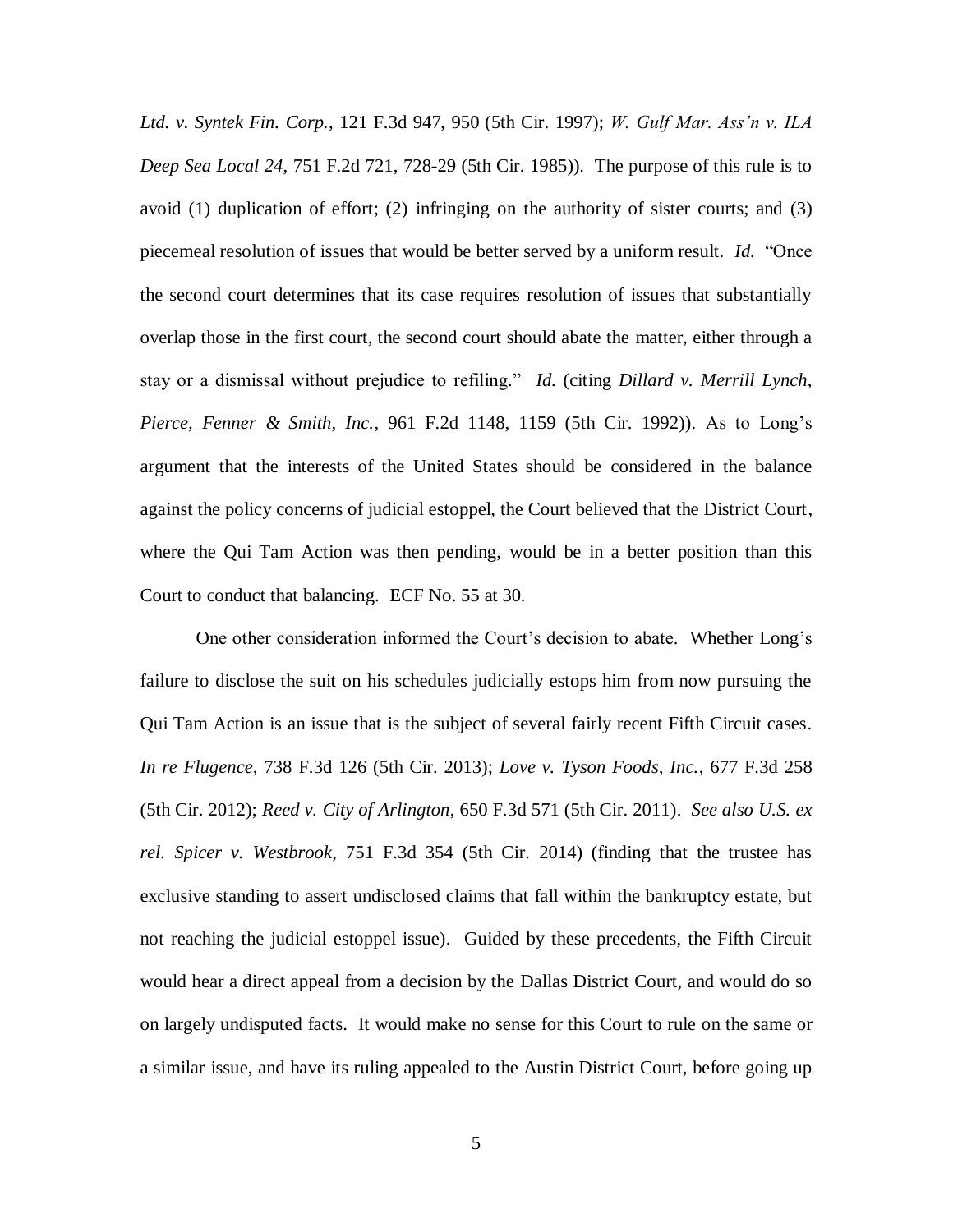to the Fifth Circuit where the essential judicial estoppel issue would already be pending, if not decided.

Just two weeks after the Court abated Long's Supplemental Motion to Reopen, Long filed a Motion to Remove Abatement and Proceed with Motion to Reopen Case (ECF No. 57, "Motion to Remove Abatement"), and also requested an expedited hearing because the District Court was expected to rule on the Motion to Dismiss in the near future. The Court denied expedited consideration of the Motion to Remove Abatement because the reason for the abatement was to allow the District Court to rule unimpeded by bankruptcy court rulings on the very same or related issues. ECF No. 59. Instead, the Court deferred the hearing on the Motion to Remove Abatement to July 8, 2014, to allow the District Court to rule. ECF No. 61.

On June 10, 2014, the District Court entered an Order granting GSD&M's Motion to Dismiss. Qui Tam Action, ECF No. 326. In the Order, the District Court found that Long was under a duty to disclose the Qui Tam Action in his bankruptcy case and that the doctrine of judicial estoppel barred Long from pursing the Qui Tam Action. Qui Tam Action, ECF No. 326 at 13. Ultimately, the District Court dismissed Long's claims against GSD&M, but gave the Trustee seven days to file a notice of intent to pursue the claim. *Id.* at 14. The Trustee did not file such a notice and so the District Court entered a Final Judgment that dismissed the Qui Tam Action with prejudice. Qui Tam Action, ECF No. 330. Long then filed his Supplemental Motion to Remove Abatement in this Court. ECF No. 63.

Both Motions to Remove Abatement ask the Court to remove the abatement and rule on the Motion to Reopen. Specifically, Long asks the Court to (1) unabate the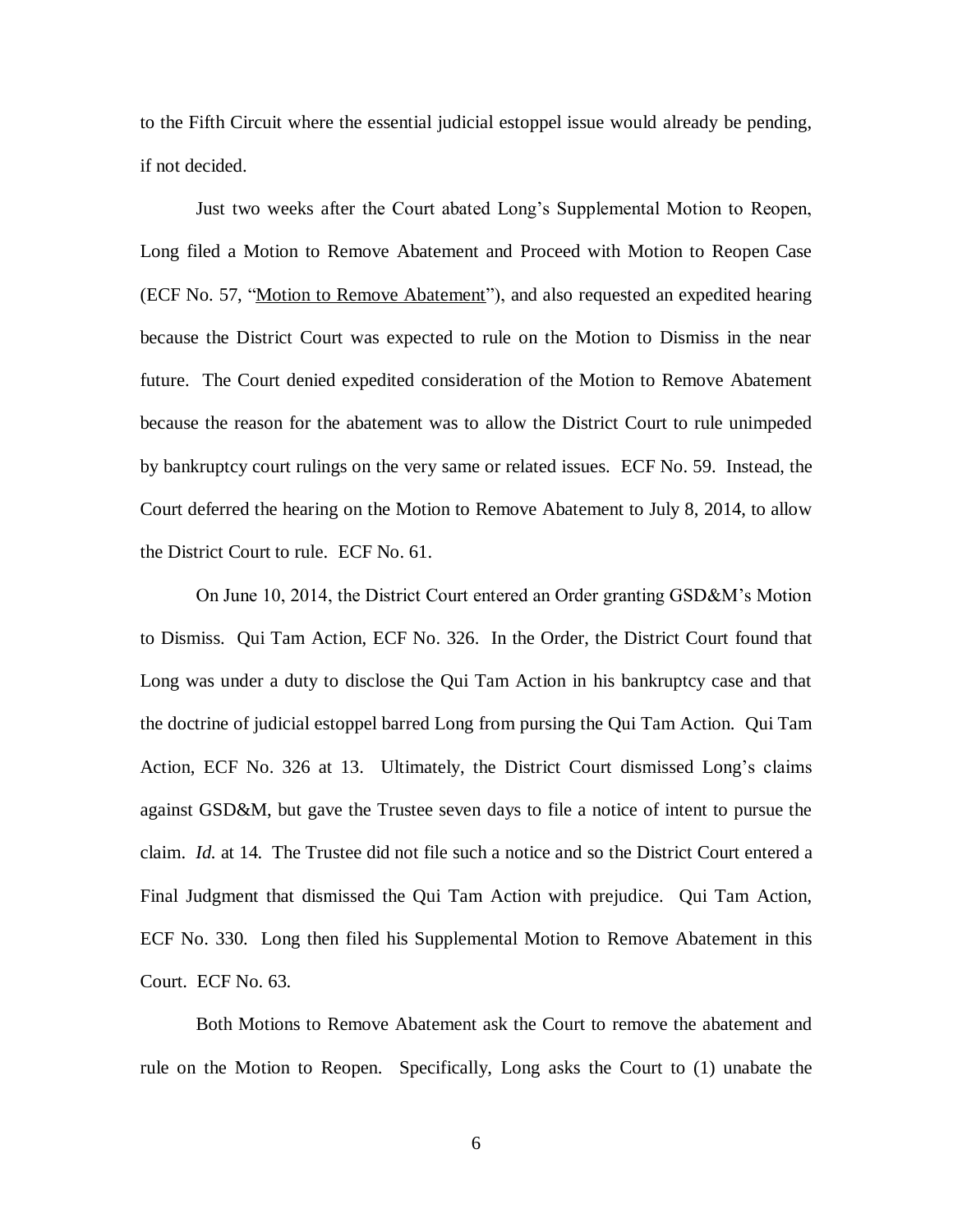bankruptcy case; (2) abandon Long's interest in the Qui Tam Action to Long; and (3) declare that nothing in the order modifies or alters the District Court's ruling in the Qui Tam Action. ECF No. 57 and 63.

After the July 8, 2014 hearing on the Motions to Remove Abatement, the Court took the matter under advisement and asked the parties to file supplemental briefs.

### **II. ANALYSIS**

As an initial matter, Long argues that neither the Trustee nor GSD&M has standing to object to the relief sought by Long. The Court has not considered the pleadings filed by either the Trustee or GSD&M, and at the May 13, 2014 hearing, the Court refused to hear the Trustee's argument. ECF No. 55 at 28-29. The Court did consider the testimony of the Trustee at the July 8, 2014 hearing; but that testimony was provided at Long's insistence. ECF No. 69 at 12-13. GSD&M appeared at the May 13th hearing, but only offered limited argument regarding its standing. In any event, the Court does not consider it necessary to rule on the standing issue at this time.

Under 11 U.S.C. § 350(b), the court may reopen a case to (1) administer assets; (2) to accord relief to the debtor; or (3) for other cause. 11 U.S.C.  $\S$  350(b) (2014). It is within the discretion of the bankruptcy court to reopen a case if cause for reopening has been shown. *In re Case*, 937 F.2d 1014, 1018 (5th Cir. 1991). At the beginning of the hearing held on May 13, 2014, the Court asked counsel for Long what the Court would administer if the case were then reopened, and the answer was: "You would administer nothing...." ECF No. 55 at 5. Since then, the existence of the only asset that might have been administered has been seriously questioned (to say the least) by the District Court's decision to dismiss in the Qui Tam Action. If the Fifth Circuit reverses the District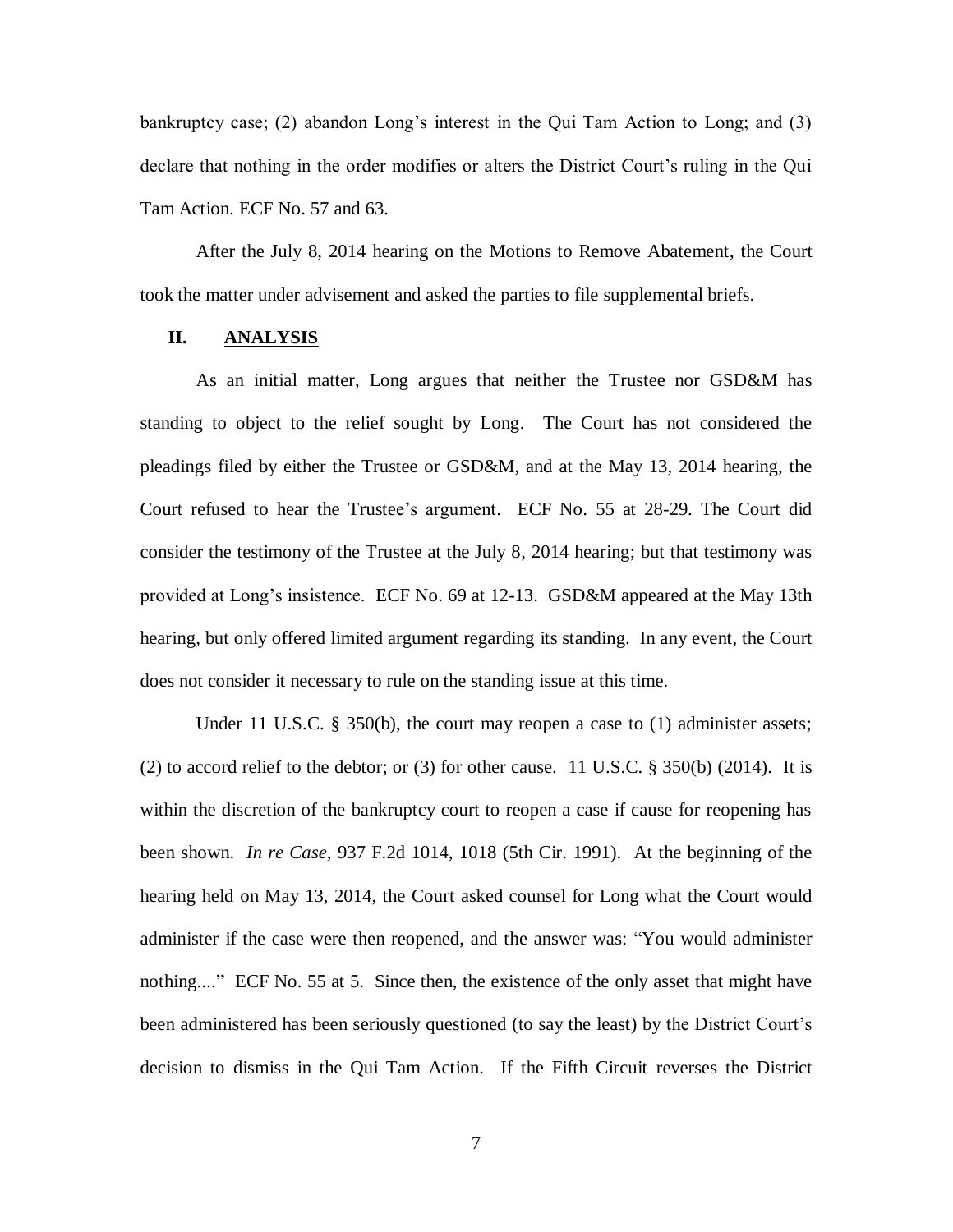Court, then there will be an asset to administer and this case can be reopened at that time, if a purpose would be served.<sup>1</sup> There is simply no point to expending the judicial resources needed to administer the case unless and until it becomes clear that there is an asset to administer. *See In re Haker*, 411 F.2d 568, 569 (5th Cir. 1969) (affirming denial of motion to reopen where "the chance of any substantial recovery for creditors [wa]s too remote to make the effort worth[while]….").

At the hearing on the Motions to Remove Abatement, however, Long argued that there is a distinction to be made between the issue of whether Long is judicially estopped from pursuing the action (which was decided by the District Court), and whether the Qui Tam Action should be abandoned to Long so that he is viewed as owning the lawsuit as an asset. ECF No. 69 at 25-32. Further, Long said he would stipulate that the Court's ruling on the abandonment issue would have no effect on the judicial estoppel issue. *Id.*  at 9.

Putting aside the question of whether any rulings by this Court could affect the Fifth Circuit's review of the District Court's ruling, the Court declines Long's invitation to engage in the linguistic gymnastics needed to distinguish between having standing to pursue a lawsuit, and being viewed as owning the lawsuit. If the Fifth Circuit affirms the District Court, Long will not have standing to pursue the suit, and thus, should not be viewed as owning the lawsuit as an asset. 2

l

 $1$  Long filed a Notice of Appeal to the Fifth Circuit on September 5, 2014. Qui Tam Action, ECF No. 357.

 $2^{2}$  Long argues in his brief in support of the Motions to Remove Abatement that the Motion to Reopen was not intended to become a battleground on the issue of judicial estoppel. ECF No. 75. However, much of the May 13, 2014 hearing was devoted to discussion of judicial estoppel and consideration of that issue by the District Court. *See generally*, ECF No. 55 at 4 (noting that *Flugence* presents a similar issue); *id.* at 5 (discussing the effect of reopening on the judicial estoppel issue before the District Court); *id.* at 8-13 (discussing *Flugence*, the elements of judicial estoppel generally, and an article written by the Trustee on judicial estoppel); *id.* at 24-25 (discussing whether an asset that arises after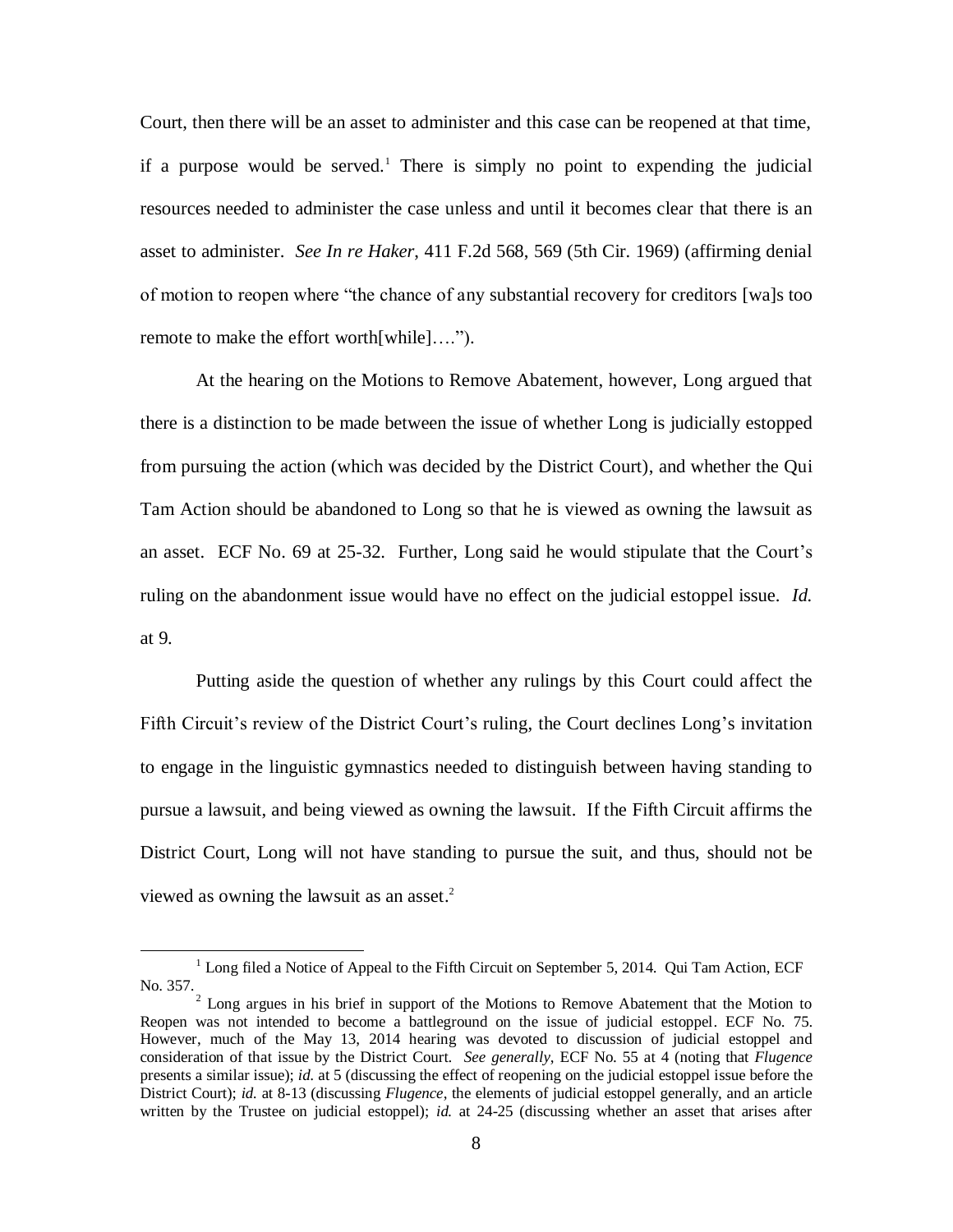Although Long is willing to stipulate that this Court's decision to reopen the case and order the suit abandoned to Long will not affect the appeal, it is hard to see why Long is seeking this ruling if not to create an argument to bolster his appeal. If so, then weighing in on the Motion to Reopen would be contrary to the authorities cited above that counsel in favor of allowing the court first faced with an issue to rule on the issue. Long admittedly failed to disclose the suit in his bankruptcy, and then chose to sue in the Northern District of Texas. Under those circumstances, Long cannot be heard to complain if this Court defers to allow the appeal of that proceeding to run its course, unhindered by a ruling made in this Court.

Therefore, it was appropriate for the Court to abate the Motion to Reopen to allow the District Court to rule without unnecessary complications from this Court, and that continues to be the most appropriate course of action now that the judicial estoppel issue is being appealed to the Fifth Circuit.

The Court: Judge O'Connor.

[Counsel]: Judge O'Connor. That's correct.

*Id.* at 5.

l

confirmation, but before discharge needs to be disclosed); *id.* at 26-28 (distinguishing this case from *Flugence* because this case involves a 100% plan and generally discussing intent as an element requested for a judicial estoppel finding). In fact, Long's counsel admitted that reopening the case could complicate the judicial estoppel issue in the District Court.

The Court: So, then, would [reopening the case to abandon the asset to Long] effectively take away from Judge O'Connor the issue of judicial estoppel?

<sup>[</sup>Counsel]: I think he could still work on the issue of judicial estoppel. It could definitely influence it, your Honor. There's no doubt about that. But as far as taking away from it, judicial estoppel, from what I understand, is a pretty broad concept, and the Court would ultimately have to make that decision.